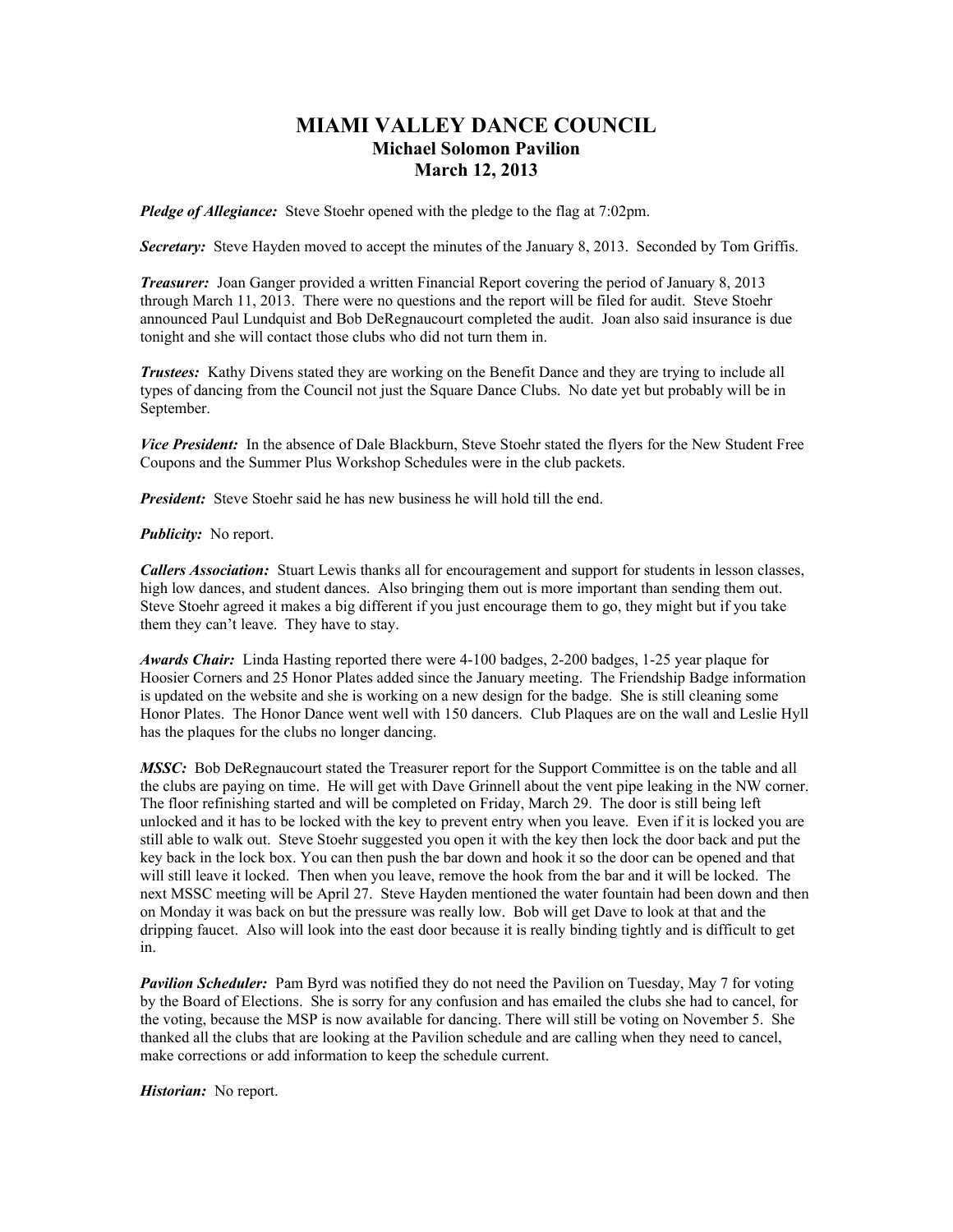*Hotline:* Jean Aills said she needs the club schedules for the last 6 months of the year for the foldout by April 1, 2013 so she can have them done for the State Convention.

*State Corp:* State Corp report attached. Steve Hayden also passed around the possible sketch for t-shirts and golf shirts to be used for fundraising with Ohio bidding on the 2017 National Convention. Also see Stuart Lewis if any questions about the BRDC Dance in April. The State Corp website can easily be reached from the MVDC website. Available on the State Corp website are the forms for the State Friendship Badge and links for the upcoming State Conventions. The links are the easiest way to obtain the current information. Ohio State Corp is bidding on the 2017 National Convention but that doesn't mean we have it yet. They looked all over the state and Cincinnati had the number of rooms needed with the best deal. The Cincinnati Federation put on the 1995 National Square Dance in Cincinnati and they are not excited about putting on another one. This is a lot more work than putting on a State Convention and there will be a job for anyone who wants to work. Everyone will be needed. Any job you do even if a greeter for an hour or so is a big deal. Patterns and pictures for the State Outfit are available on the State Corp website and there are only a few left for \$10.00 and when its reordered they will be more expensive. Steve Stoehr added at this time it doesn't appear that anyone else is bidding for the 2017 National Convention. To make a bid you need an NEC Advisor to visit your location two times before you put the bid in. Our bid was put in on March 8. The deadline is March 15 so they can review before the convention. No one else has had the two visits yet. There will be a public bid session at the 2013 National Convention and the NEC and public can ask questions. Then there will be a private session with the Bid Committee, representatives from the different facilities and the NEC. At that time they will beat us up on the cost of hotels and convention and things we are doing to make it easy on the dancers. They also don't want us to have a convention that doesn't make money. We have spent two full weekends in Cincinnati with the NEC Advisor, the City, the hotels, and the Convention Center and are working out the best deals that we can. They have negotiated and we have been able to lower the cost of the rooms etc. Once we get the bid we will need seed money. We have a proposal from the city for \$7,500. We think we need \$15,000 total. One suggestion was for all the councils to contribute the balance but some of the councils are not well funded. Only Cleveland and the MVDC have any money in their treasury. Cleveland is currently seeding their 2015 convention. Just like with the Ohio State Convention you never know if you will make money or get the full amount back. Everyone has gotten the money back at Nationals according to the Advisor but obviously that is an issue. It is not a guaranteed thing where you can calculate out an interest rate. All the Convention Chairs that we have talked to have received more back than they borrowed. That is something that will come up if we get the bid we will be looking for some dollars. If you feel the MVDC can participate in that we will need to bring it to a vote so everyone has a say. If you look at the Treasurers Report we have the funds that we could help support and it would not put us in jeopardy of losing money if a catastrophic situation. We will find out if we receive the 2017 bid at this years convention in Oklahoma. Our advisors are the Chairmen from the 1989 Indiana and 2011Detroit Conventions and they feel we have a good chance of winning. The Cincinnati Convention Center has added a third floor and all the dancing will be in one location and there is a fantastic area for Round Dancing. There will be no need to use the hotels except for staying because the Convention Center is bigger than we need. The Millennium, Hyatt and Hilton hotels are within a block. The Millennium hotel is the only one attached. A question was asked about the interest rate that is paid in the past. Steve Stoehr stated that the NEC doesn't encourage publication of complete financials. The last two conventions were paid back about 30-35% on the money that was borrowed but there are no guarantees. Right now we are looking at up to \$10,000 would be needed, if we get the bid, and that could be needed in about a year. Steve Hayden suggested we discuss it back at our clubs before we make a motion to lend any monies. We will bring it up to a vote at our May meeting.

*Old Business:* Dale Blackburn had a note about the wording for the ad for the Great TV Auction not including all MVDC styles instead of being focused only on Square Dancing. Steve Stoehr made an apology and said it was something that he inherited and he reworded it several times but didn't take a broad enough stroke. It had to be turned in in January and right now it will favor square dance lessons. Next year he will get it rewritten and bring it up at the last meeting of the year so we can make changes before it has to be submitted. Jean Aills also asked to have the club representative names and phone numbers provided to her because she doesn't have email and isn't online. Steve Stoehr suggested we print information from the website for her.